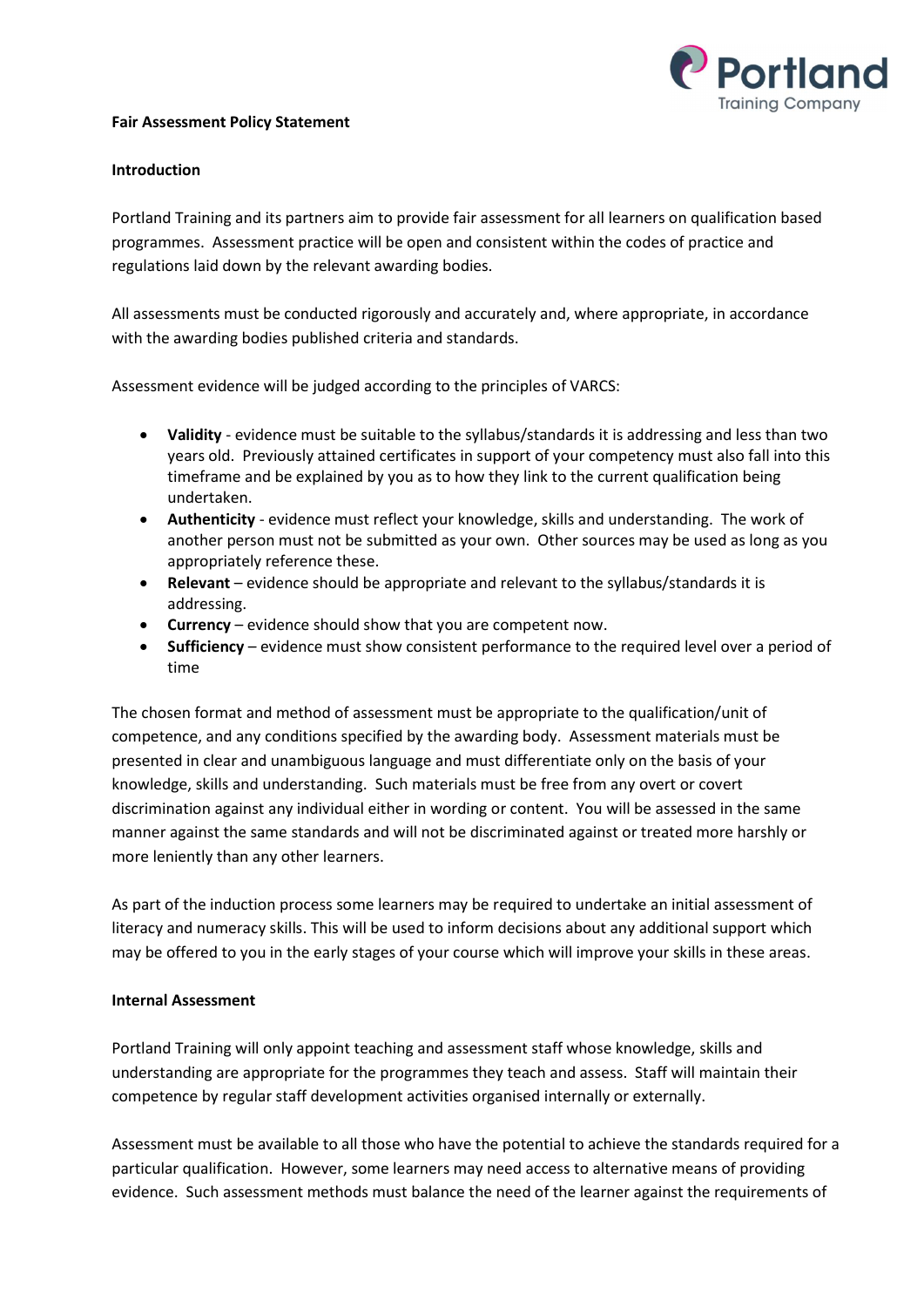

the awarding bodies, and care must be taken to ensure that any proposed assessment methods are of equal quality and rigour to those for mainstream learners in order to demonstrate that the learner has achieved the national standards.

Learners may be identified as having particular requirements in relation to, for example, learning difficulties, a visual, hearing or physical impairment, a mental illness, or English as a second language. This means that they will need appropriate guidance and/or support in their development to help them meet the required standards such as:

- Help with communication
- Adapted physical environment
- Information technology
- Confidence building

Portland Training will appoint staff qualified to support learners in these circumstances, and/or advise the learner on how to obtain additional help before they embark on their qualification. For example a learner who has English as a second language may find an external ESOL course is a more appropriate first step.

Following all assessments, written or oral feedback must be given to you as soon as possible. Feedback should be as helpful as possible to you, confirming what has gone well and giving clear guidance on what you need to do in order to improve on your performance.

Assessment will be internally verified in accordance with Portland Training's procedures. Formative verification will take place twice if time allows and must be conducted by reference to the awarding body national standards covering the required skills, knowledge and understanding. Portland Training's Internal Verification strategies will be used at all internal verification interventions to ensure quality, consistency and fairness, and these strategies will be reviewed annually. Summative assessment will only take place when the assessment process is complete in accordance with awarding body requirements and as deemed complete by the assessment staff.

#### External Assessment

External assessment will be administered strictly in accordance with instructions issued by the relevant awarding bodies. Learners may be selected for interview by External Verifiers to ensure that consistent fair practice is being used by Portland Training's assessment staff. Portland Training's Appeals and Complaints Procedure

Your assessor will provide you with help and advice with regard to the requirements of your award. This may take the form of giving you assignments and/or activities to check your understanding. The training that you receive from Portland Training will be individually planned to suit your needs.

We hope that all feedback given to you will be constructive and clear and will encourage you to complete the work for your award as effectively as possible.